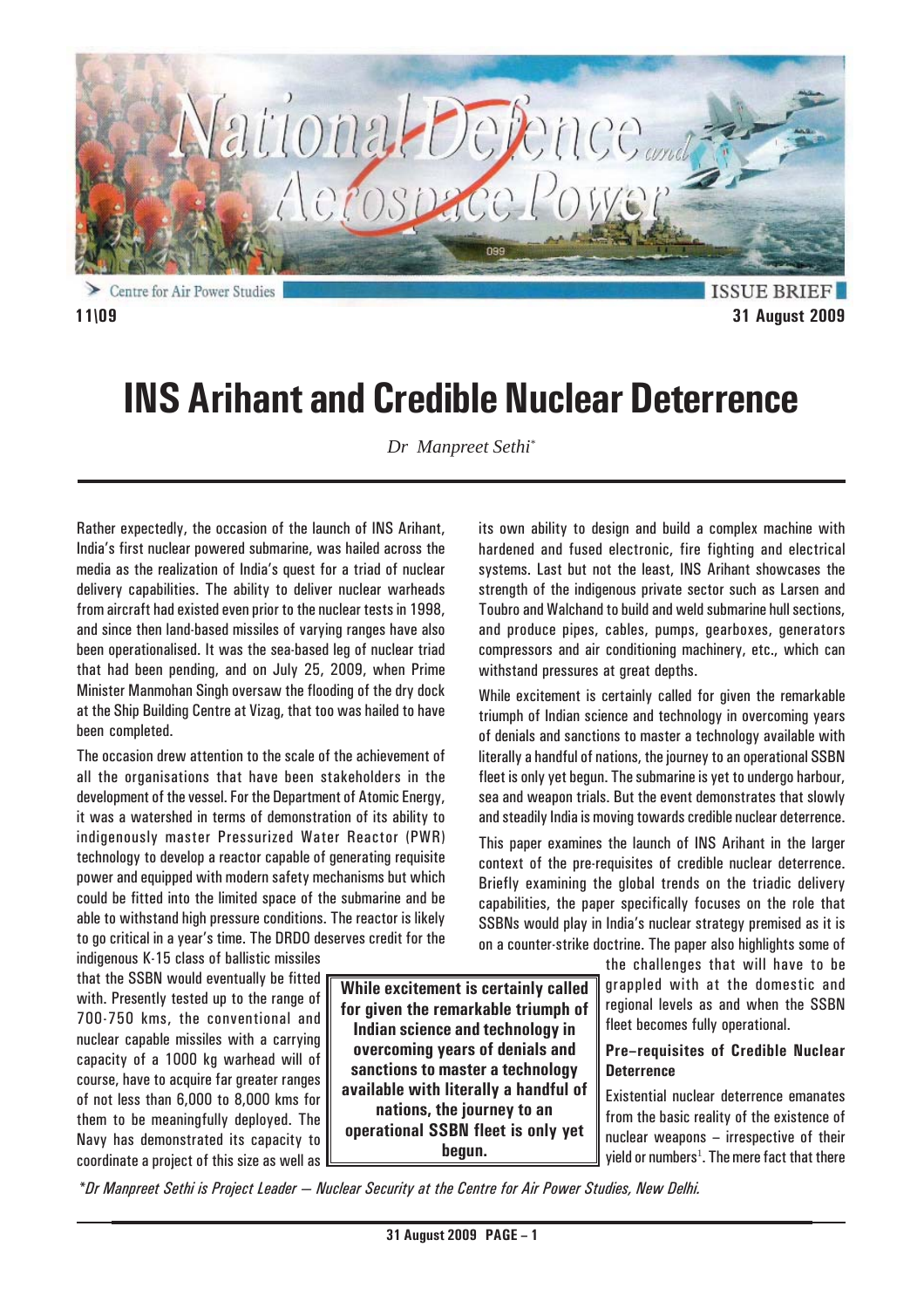#### **ISSUE BRIEF**

## Centre for Air Power Studies

is some sort of nuclear capability that can impose a punishment that would be higher than the value of the benefit sought is normally enough to deter. Deterrence practiced by North Korea against the USA is an example of this. Through the conduct of nuclear tests in October 2006 and

**Credible nuclear deterrence may be visualized as a three–legged stool in which the legs symbolize capability, resolve to use that capability, and the communication of both–the capability and the resolve–to the adversary.**

April 2009, however imperfect or unreliable, Pyongyang has managed to inject a seed of doubt and uncertainty in the mind of Washington, thereby complicating US calculations and constraining its actions. From the American perspective, the stakes in any conflict with DPRK are unlikely to ever be high enough to justify any loss, however limited, that America could suffer from DPRK's nuclear use. Therefore, for Pyongyang, the power of mere suggestion of presence of nuclear weapons is good enough to impose deterrence.

Few other nuclear deterrence relationships, however, are satisfied with existential deterrence, except in the very early years after the acquisition of their nuclear capability. Instead, they build, or at least aspire to make deterrence more *credible and stable* by developing capabilities, establishing systems, adopting procedures, and evolving organizations that are capable of mounting *convincing* threats of *assured* nuclear use *of the kind that would inflict unacceptable costs on the adversary.* Credible nuclear deterrence, therefore, demands the availability and meaningful integration of a set of elements that collectively constitute the nuclear arsenal.

Three basic elements are critical to credible nuclear deterrence. To explain it with a simple analogy, credible nuclear deterrence may be visualized as a three-legged stool in which the legs symbolize *capability*, *resolve to use that capability*, and the *communication of both - the capability and the resolve - to the adversary*. Each of the three props is equally important and their being in harmony makes nuclear deterrence secure and credible. The requirement then boils down to adequately buttressing the three components of deterrence through measures such as:

• conceiving a clear role for the nuclear weapon and

delineation of circumstances of its employment (crafting a doctrine);

• evolving a targeting plan and building the necessary stockpile of warheads and the delivery vehicles of required range and reliability (build up of capability);

**India has been engaged in the process of operationalizing its nuclear deterrent over the last decade with varying degrees of speed of activity, levels of transparency and measures of success.**

• instituting adequate command, control and communication systems to ensure that the weapon is launched when authorized, and only when authorized (show of resolve and responsibility).

The presence of the above can be expected to deter a rational and

reasonable adversary from initiating action that runs the risk of bringing nuclear weapons into use. The Indian SSBN encapsulates the three above-mentioned aspects. It emerges out of the philosophy enshrined in the Indian nuclear doctrine prepared by the National Security Advisory Board in August 1999 which clearly indicated that the national nuclear force "will be based on a triad of aircraft, mobile land based missiles and sea-based assets" in order to ensure that the force is "effective, enduring, diverse, flexible, and responsive".<sup>2</sup> The nuclear submarine indicates the build up of capability, and once operational with requisite command and control procedures in place, it will be a potent instrument for projection of show of resolve.

#### **SSBNs in India's Nuclear Strategy**

India has been engaged in the process of operationalizing its nuclear deterrent over the last decade, with varying degrees of speed of activity, levels of transparency and measures of success. Some steps of the exercise such as the development, testing and induction of delivery vehicles (missiles) have been far more visible than others such as the development of plans, procedures and organizations necessary for the conduct of effective nuclear operations. The basic purpose of these moves has been not only to sow the seed of deterrence in the mind of the adversary but more importantly to remove the seed of doubt from his mind that he could escape punishing nuclear retaliation after inflicting nuclear damage on India.

For this to happen, an essential pre-requisite is the existence of sufficient amount of retaliatory capability after suffering a nuclear attack. Therefore, the nuclear arsenal has to be capable of avoiding, repelling, or withstanding attack in order to be available for a counter strike.

> The Superpowers basically adopted three approaches to achieve survivability of their nuclear arsenal to ensure retaliation. One, they went into an overdrive of vertical proliferation, believing that more the numbers in the nuclear arsenal, the greater the chances of their survival.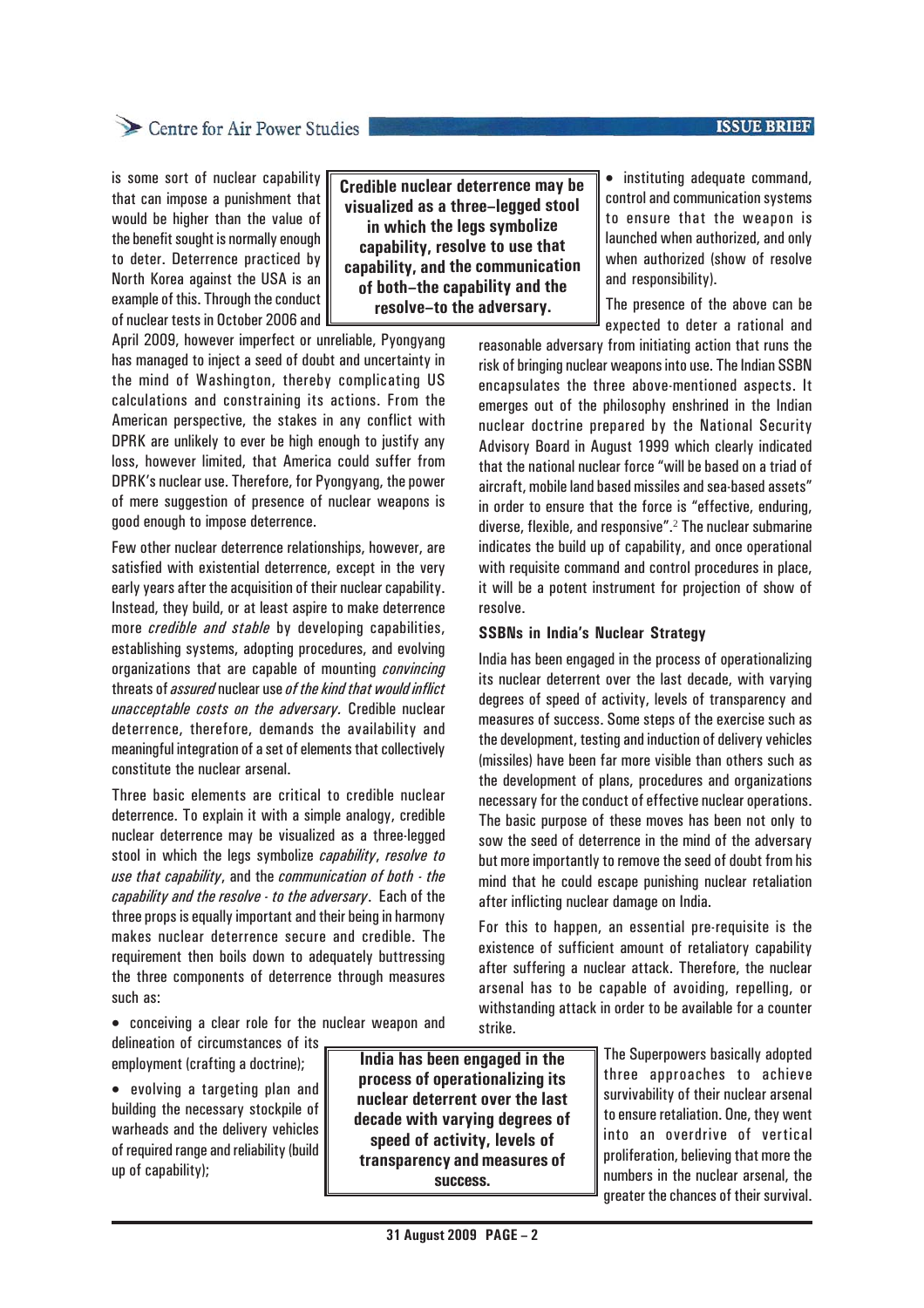## Centre for Air Power Studies

Secondly, greater priority was accorded to the technical systems necessary for launch on warning (LOW) postures so that in case of detection of a nuclear attack, the response would be nearly automatic ensuring thereby that the arsenal would not be destroyed before it launches itself. The third approach was to harden the storage sites and make the launch platforms mobile. This led to the shift to silos and mobile delivery vehicles, including submarines capable of launching nuclear missiles.

There are two ways of exercising dispersion of nuclear assets in order to ensure their survival. One of these is to geographically distribute capabilities/systems over several locations in such a way that no complete strategic systems exist as transparent targets. In fact, that is the state in which the Indian nuclear doctrine mandates the forces normally be maintained. Weapon cores, weapon assemblies, missiles, and their launch vehicles are all located at different sites, to be brought together as "fully employable forces" only in case of a crisis. This proffers

the obvious advantage of multiplying targets to complicate adversary calculations. As was explained by Gen Sundarji, "It is not just a question of [finding] 'needles in haystacks' but parts of many needles in many haystacks which might be brought together when required within hours to days, to form full needles in yet many more

different haystacks".<sup>3</sup> Of course, this kind of dispersion does pose the challenge of timely and effective reconstitution of the nuclear force during a crisis, but sufficient planning and coordination among different agencies to remain networked and rigorous training during peacetime can help overcome the problem to an extent.

The second mode of dispersion is to spread the nuclear assets over a range of delivery platforms. Historically, every state with nuclear weapons has used air delivery as the first option because of its ready availability. However, given the restricted range of aircraft and their limited penetration capabilities in a dense air defence environment, missiles – land based and sea based – have evolved as the preferred option.

While mobility is an important aspect of land-based missiles<sup>4</sup> , the highest level of survivability is, nevertheless, believed to lie in placing nuclear tipped missiles with sufficient ranges on nuclear powered submarines. From the time the SLBM first became available after 1955, it has been considered the most

survivable delivery system. A US nuclear submarine captain described the American Polaris submarine as,

"an extremely survivable assured capability that the Soviets knew they could not destroy and knew if they conducted a first strike, that system would some day be available to retaliate. It might take some time to get the message to them from a destroyed national headquarters, but at some day the missile warheads would come raining in and they would pay the price."<sup>5</sup>

Indeed, every NWS has aimed for a triad of nuclear forces and in countries that have over the years, in accordance with their changing threat perceptions, given up some nuclear delivery platforms have still maintained SLBMs for their high survivability quotient. For instance, the UK presently maintains its nuclear forces only on its four submarines and France too maintains a dyad in the SLBM and air delivery platforms.

Given the security scenario in India's neighbourhood, the

**Indeed, every NWS has aimed for a triad of nuclear forces and in countries that have over the years, in accordance with their changing threat perceptions, given up some nuclear delivery platforms have still maintained SLBMs for their high survivability quotient.**

induction of the SSBN indeed promises higher guarantee of survivability of nuclear retaliatory capability. In fact, for a peninsular nation like India, the vast seas around it do provide large areas where SSBNs could remain hidden with a significant nuclear arsenal for long periods of time to mount retaliation if and when necessary.

In fact, credibility of a counterstrike is enhanced once an adversary *knows* that a fully armed SSBN is out at sea. This reinforces the certainty of retaliation by making counter-strike almost automatic. INS Arihant, as well its other sisters that will make themselves available over the next few decades will, therefore, enhance the credibility of India's deterrence.

#### **Challenges of Sea–based Deterrence**

Sea based deterrence, however, suffers from its own share of challenges. The first, of course, relates to the acquisition/development of the vessel itself given that it is a complex set of systems that must operate safely in extreme conditions. For India, the construction of the submarine has not been easy given that the country has had to indigenously develop the complete vessel, having been denied import of nuclear and even dual use materials and technology. Also, since the country's nuclear energy programme has been based on pressurized heavy water reactors (PHWRs) instead of PWR technology, which is better suited for nuclear submarines, the country had to develop a parallel track of technology for the nuclear submarine.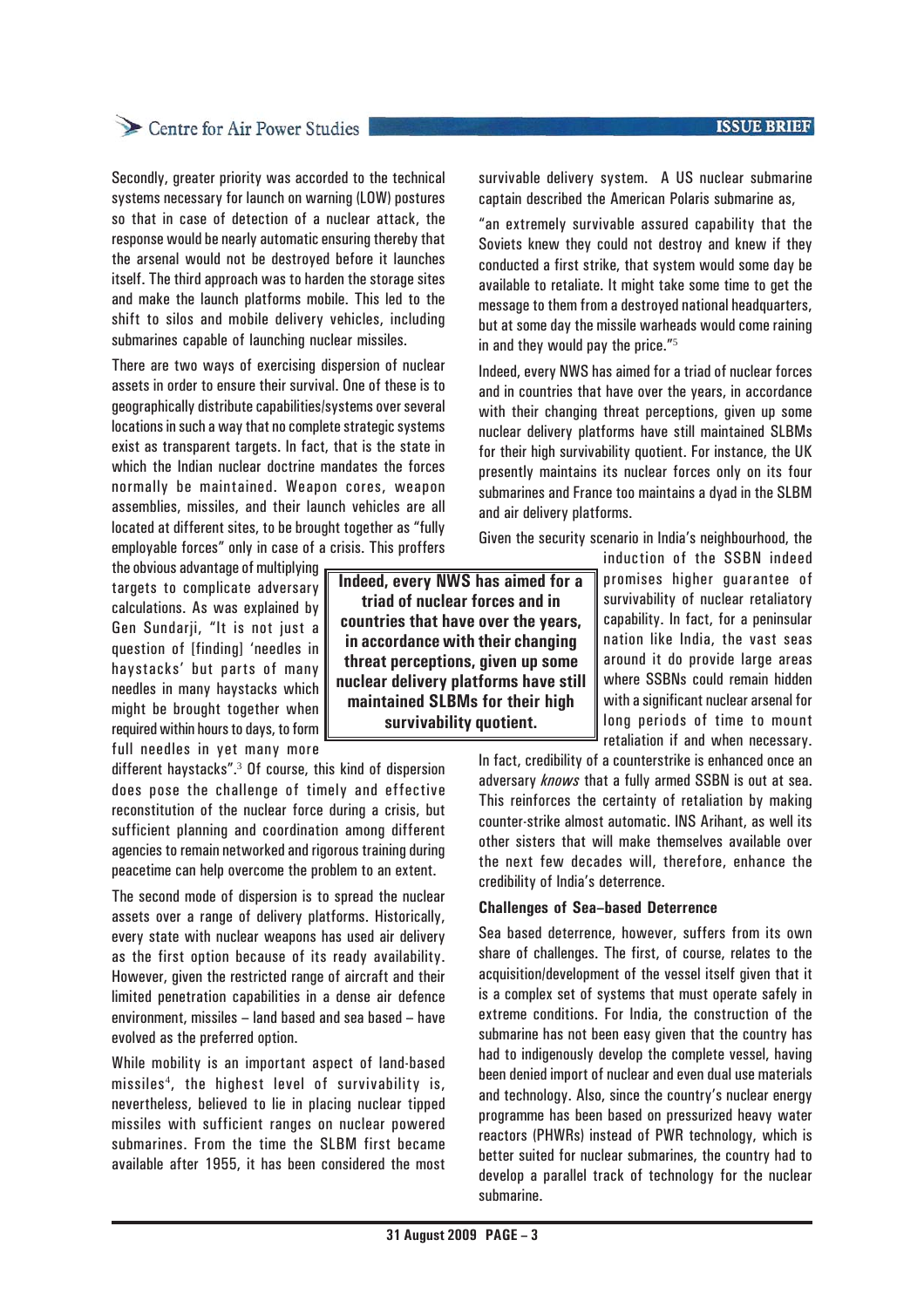## Centre for Air Power Studies

The second challenge emanates from the weapon system or missiles that the SSBN must be armed with. An underwater vertical launch system is among the most sophisticated and complex weapons since it demands stability, speed and accuracy in a twin medium – water and atmosphere. Moreover, unless the

SLBMs have a range that can help deploy the submarine out of harm's way, the vessel would not only be constrained for deployment but also become more a liability than an asset. India is yet to develop missiles with adequate ranges.

The third challenge arises in the form of establishing secure and reliable channels of communication with nuclear submarines. Normally underwater communication is

possible through extremely low frequency (VLF) bands of electromagnetic spectrum. These channels, however, have a restricted traffic bearing capacity and hence are slow. Also their transmitting stations are large, fixed and difficult to harden, making them vulnerable to a first strike. The US resolved this problem by having an airborne VLF system coupled with satellite communications or by developing ELF

communications. India too will have to find its own answers to this problem.

The fourth challenge stems from the reality that anti submarine warfare (ASW) capabilities are fast improving. In such a situation, are SSBNs that would be carrying concentrated clusters of strategic capabilities (at least 12-16 missiles equaling 96 warheads) more or less risk prone? Of course, SSBNs are most vulnerable when in port. Moreover, given that there are not too many Indian ports that could host the SSBNs, their targeting by the

adversary could be relatively simple. In order to overcome this challenge, not only would it be necessary to keep a minimum number of submarines on patrol, but also to develop adequate anti-ASW capabilities. Therefore, further research and development on making the submarine as silent as possible and equipping it with some stealth features is critical.

**Besides operational issues, once an SSBN force is ready, India will have to take the critical decision of graduating from the present posture where the civilian leadership exercises complete control over nuclear assets to one wherein custody of a number of nuclear weapons would reside with uniformed personnel.**

**Moreover, unless the SLBMs have a range that can help deploy the submarine out of harm's way, the vessel would not only be constrained for deployment but also become more a liability than an asset. India is yet to develop missiles with adequate ranges.**

At the same time, particular attention needs to be paid towards hardening the shore-based communication centers of the SSBNs because these are points of vulnerability.

The fifth challenge directly implicates the Indian nuclear command and control system that

is highly assertive in nature. Unlike land-based nuclear capabilities that can be maintained in a distributed form, a sea based deterrent presupposes complete systems on board at sea. Once this leg of the triad becomes meaningfully operational<sup>6</sup>, which should be sometime in 10-15 years, it would call for the development of technological and organizational arrangements to avert chances of an accidental or unauthorized launch. Besides

> operational issues, once an SSBN force is ready, India will have to take the critical decision of graduating from the present posture where the civilian leadership exercises complete control over nuclear assets to one wherein custody of a number of nuclear weapons would reside with uniformed personnel. This transition from what Ashley Tellis describes, as "force in being" to a "ready arsenal" would bring its

own sets of implications for India's nuclear strategy and civil-military relations.

However, despite some vulnerabilities, sea based deterrence certainly has the greatest chance of being survivable and providing the most credible deterrence through potent power projection. And since deterrence is essentially a mind game, India's venture into some level of sea-based nuclear capability as part of its credible minimum deterrence is an important investment.

#### **Fears of Strategic Instability**

**Strategic stability between India and Pakistan is more under threat from the offensive policy of sub conventional conflict that is pursued by Pakistan Army in an attempt to bleed India even as it hides behind the skirts of its own nuclear capability to deter a conventional response from a superior Indian military.**

News reports and editorial comment, particularly from Pakistan, describe the launch of INS Arihant as a blow to strategic stability between the two countries. Such writing, however misses two very crucial points: one, that strategic stability between India and Pakistan is more under threat from the offensive policy of sub conventional conflict that is pursued by Pakistan Army in an attempt to

#### **ISSUE BRIEF**